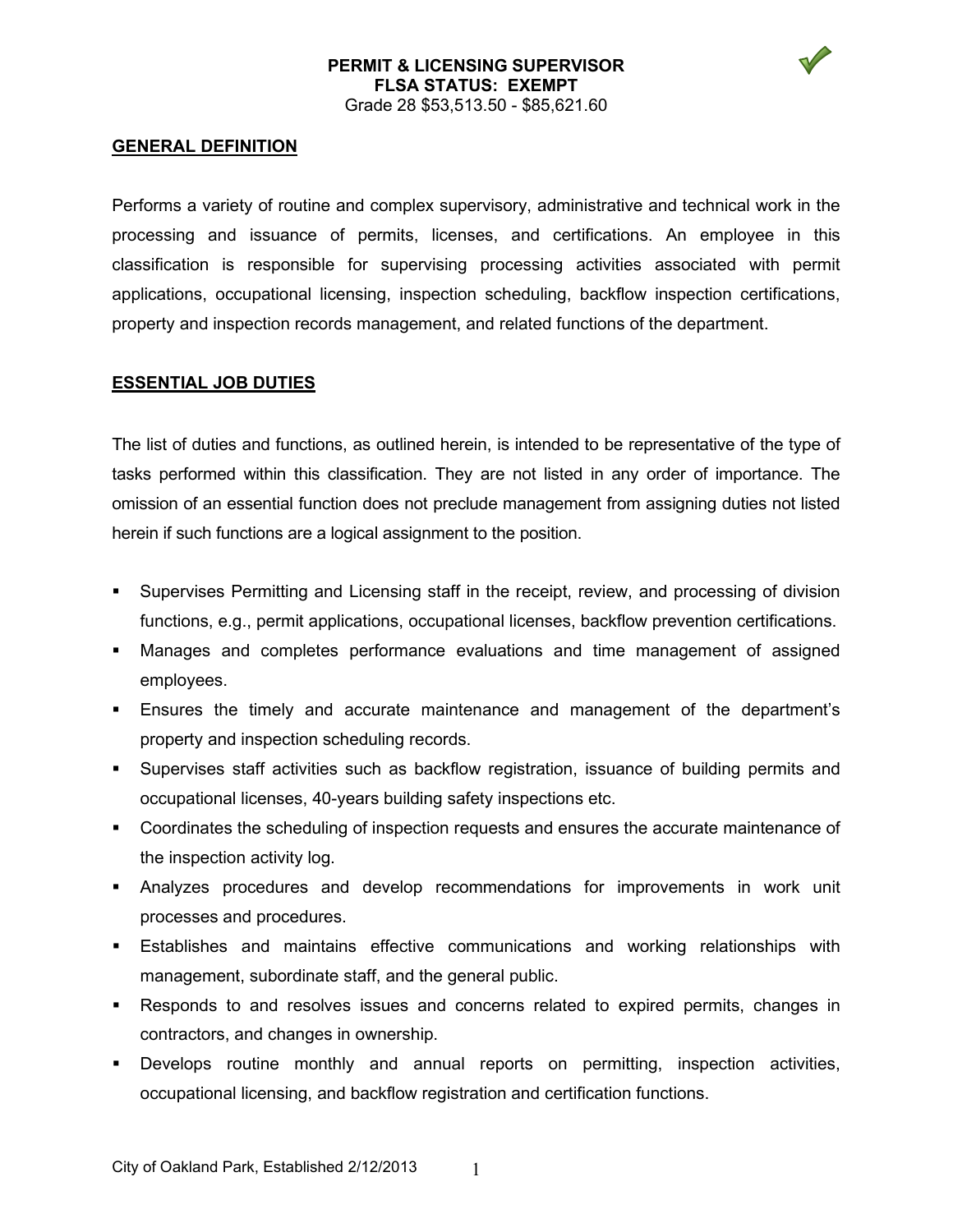# **PERMIT & LICENSING SUPERVISOR FLSA STATUS: EXEMPT**

Grade 28 \$53,513.50 - \$85,621.60

- Develops management reports as assigned and needed.
- Requires regular attendance to scheduled work shifts.

## **KNOWLEDGE, SKILLS, AND ABILITIES**

- Familiarity with concepts pertaining to comprehensive land use, development plan, and code of ordinances.
- Ability to research and prepare concise and detailed reports.
- Ability to gather and analyze written and numerical data, draw conclusions, and arrive at decisions independently in accordance with established policies and regulations.
- Broad knowledge of computers and electronic data processing and GIS databases.
- Working knowledge of modern office practices and procedures; some knowledge of accounting principles and practices.
- Ability to operate the automated permitting system and automated inspections reporting system.
- Ability to establish effective working relationships with contractors, developers, architects, engineers, property owners, coworkers, and the general public.
- Ability to conform with and abide by all departmental and City regulations, policies, work procedures, and instructions.
- Knowledge of land use planning, land use development and growth management approaches, processes and, techniques (preferably in Broward County).

### **MINIMUM ACCEPTABLE TRAINING AND EXPERIENCE**

Bachelor's degree in Public Administration, Land Use Planning, Urban and Regional Planning, or a closely related field with two (2) years' experience with technical and administrative work in the area of community development or closely related field, or High School Diploma or GED equivalent and a minimum of 5 years of relevant experience with technical and administrative work in the areas of community development or closely related field.

### **PREFERRED**

1-year supervisory experience